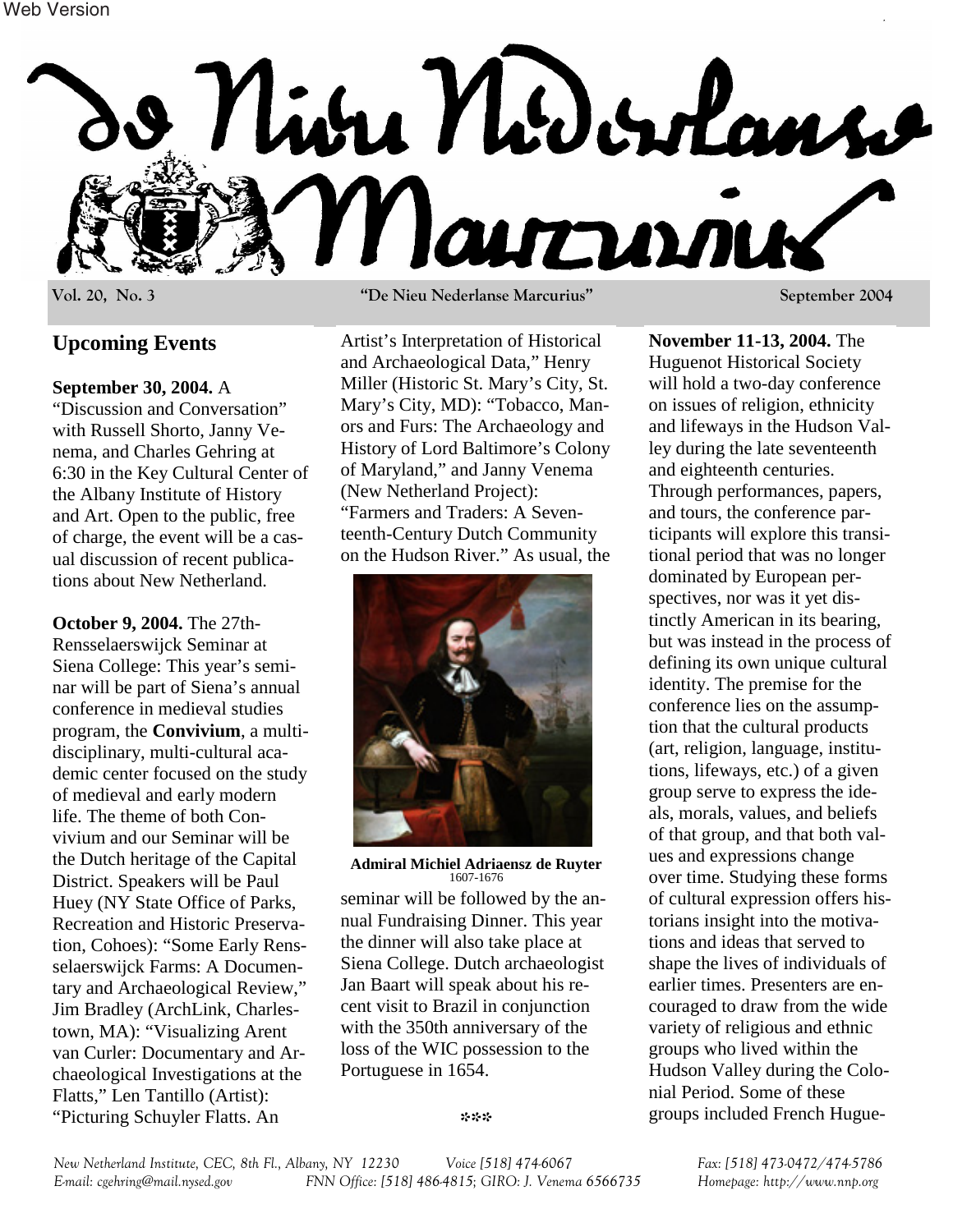# **De Nieu Nederlanse Marcurius 2**

nots, Dutch Protestants, German Lutherans, Scottish Presbyterians, English Anglicans, as well as European Jews, Catholics, Quakers, Shakers, Atheists, Africans, Amerindians, and others. In addition, the conference is intended to be interdisciplinary in nature, and potential presenters are encouraged to draw upon a wide variety of subjects and disciplines. Thus, professionals from fields such as history, archeology, anthropology and social studies, linguistics, religion and theology, decorative and fine and performing arts, gender studies, ethnic studies, agriculture, political science, and architecture are all welcome to submit their papers for review. For more information, contact: Eric J. Roth, Archivist/Librarian Huguenot Historical Society Library and Archives 88 Huguenot Street, New Paltz, NY 12561 [library@hhs-newpaltz.org](mailto:library@hhs-newpaltz.org) or [www.hhs-newpaltz.org.](http://www.hhs-newpaltz.org)

## **News**

The Friends of New Netherland announces that **Dr. Simon Middleton** is the winner of the 2004 Hendricks Manuscript Award. Dr. Middleton is lecturer in American history in the School of American Studies, University of East Anglia. He holds an MA from Harvard and a PhD from the City University of New York, Graduate Center. Articles by him have appeared in *New York History*, *The Historical Journal*, and *The William and Mary Quarterly*. The article in *WMQ* "How it came that the bakers bake no bread: a struggle for trade privileges in 17th-century New Amsterdam," was awarded the 2001 Library company of Philadelphia, Program in Early American Economy and Society (PEAES) prize for best journal article in early American economic history. His work in progress includes a study of economic and legal culture in 18th-c. NYC and an anthology of essays, edited

with Professor Billy G. Smith, on the theme of class and class struggle in the early modern Atlantic World. Privileges and Profits: Tradesmen in Colonial New York 1624-1750, is his first book and now winner of the 2004 HMA. Dr. Middleton will receive the HMA at the dinner following the Rensselaerswijck Seminar on October 9th. **\*\*\*** 

**September 16-19, 2004**, Gettysburg, Pennsylvania will be the site of the 78th annual meeting of the Association of Blauvelt Descendants. Contact person: Doris A. Blauvelt, 303-438- 7267; [ABDSec@aol.com.](mailto:abdsec@aol.com) For more information go to: [www.Blauvelt.org](http://www.blauvelt.org) **\*\*\*** 

**Huguenot Historical Society** unearths 1,500 Colonial-era manuscripts in Dutch and French! Seeks historians and contributors for four-year translation project. Scattered throughout the archives of the Huguenot Historical Society in New Paltz, New York, are approximately 1,500 pages of manuscripts written in Dutch and French between 1677 and 1834. Consisting primarily of church records, community legal and financial records, student educational workbooks and family genealogical registers, these documents provide a wealth of information about the early history of this Hudson Valley community. Despite the significant historical value of these manuscripts, their composition in French and Dutch stands as a barrier to the American historical and genealogical communities. But thanks to a generous seed grant provided by New York State Assemblyman, Kevin Cahill, the Huguenot Historical Society, with the help of Dr. David William Voorhees, completed a preliminary inventory and assessment of the approximately 1,200 pages of Dutch-language manuscripts in July 2004. The Society's library staff completed a similar inventory of 320 pages

written in French. Beginning in 2005 the Society will embark on an ambitious four-year project to translate these valuable historic records for the purpose of making them more accessible to researchers. Historians interested in contracting with the Society to translate portions of these collections, and individuals or organizations interested in contributing financially to this effort, should contact the Society's archivist, Eric Roth by phone at (845) 255-6738 or [by email at library@hhs-newpaltz.](mailto:library@hhs-newpaltz.org) org.

**\*\*\*** 

### **Books**

Russell Shorto's bestseller, The Island at the Center of the World is now available in Dutch. This edition by Forum of Amsterdam is entitled *[Nieuw Amsterdam, Eiland in het](http://www.nnbh.com/gesch2.htm#9022538133)  Hart van de Wereld*. It should be noted that there is also a German translation by Rowohlt entitled *New York-Insel in der Mitte der Welt*, which carries the *stabreimend* subtitle: *Wie die Stadt der Städte entstand*. Russell tells me that a Portuguese translation is also about to appear.

### **\*\*\***

Has the short distance across the Channel ever made you wonder about the influence of the Low Countries on England? Wonder no more. Christopher Hanson-Smith has written a book entitled *The Flemish Bond. East Anglia & The Netherlands-Close & Ancient Neighbours*. Each chapter is dedicated to one particular influence, be it art, architecture, commerce, farming, shipping, warfare, etc. Robert Brooke of the Anglo-Netherlands Society writes: "Of all the foreign influences that have been brought to bear on English life, few have been more power-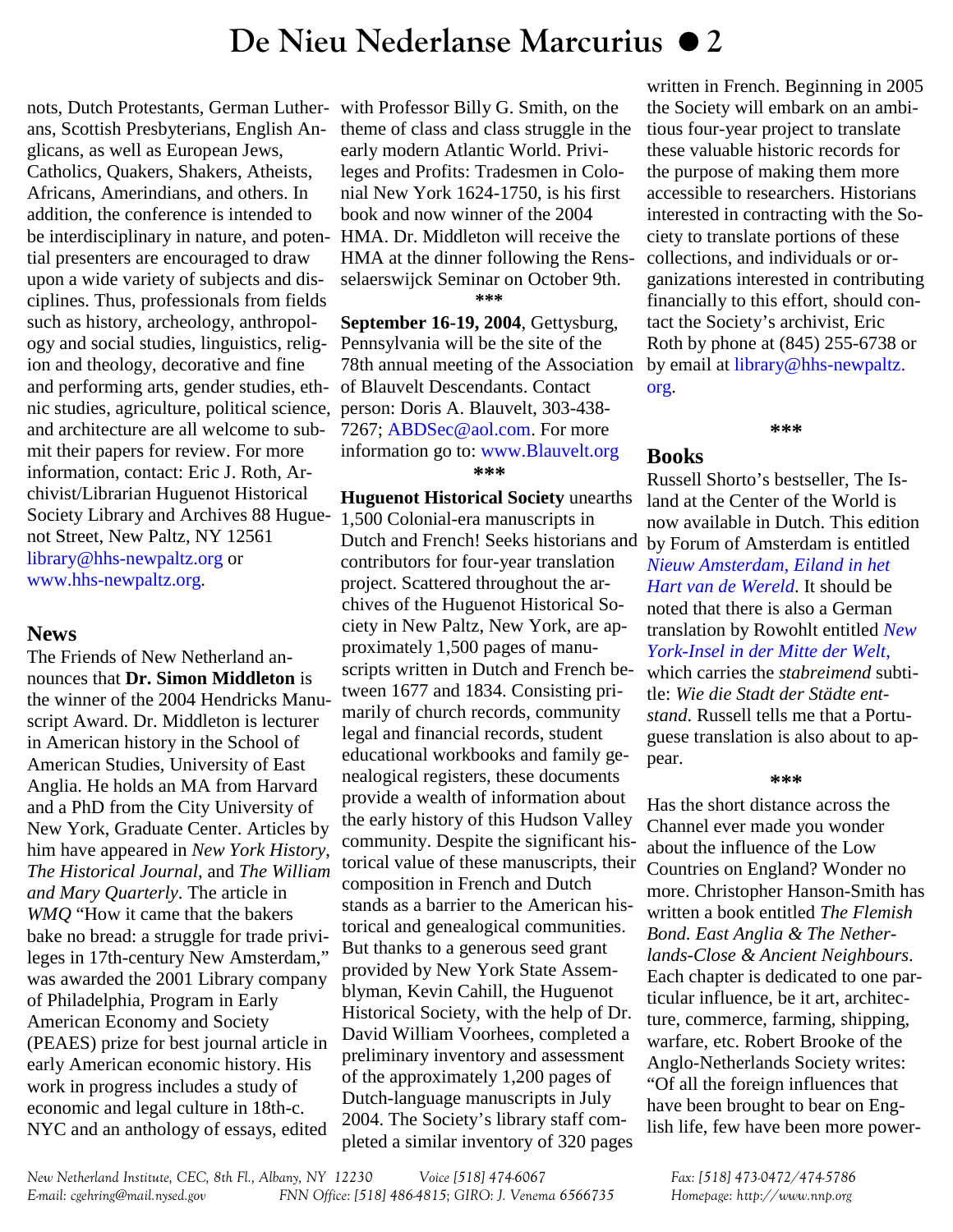# **De Nieu Nederlanse Marcurius 3**

ful, more profound and more lasting than those of the Dutch and Flemish. Nowhere are these historic ties more noticeable than in East Anglia; but as yet little has been written to make the layman aware of them." The book launch date is 22 September 2004. ISBN: 0-9527141- [4-0. For more details: eye.press@](mailto:eye.press@btinternet.com)  btinternet.com

#### **\*\*\***

Most of what we read about the 80 years' war is either filtered through Dutch or non-hostile English eyes. But what about the Spaniards? How did they view their enemy to the north? The question is considered in detail by Yolanda Rodríguez Pérez in her book *De Tachtigjarige Oorlog in Spaanse ogen. De Nederlanden in Spaanse historische en literaire teksten (circa 1548-1673).*  Vantilt, 2003.

### **FNN News**

The Friends of New Netherland are planning for the 2006 exhibit at SUNY Central (the former D&H building) featuring the Dutch heritage of the Capital District. If our members own a Dutch or Belgian artifact that is transportable and that you would like to display, we would be happy to hear from you. Contact either Greta Wagle, at : [ghwagle@nycap.rr.com,](mailto:ghwagle@nycap.rr.com) or the [FNN office at: hnewhous@mail.](mailto:hnewhous@mail.nysed.gov) nysed.gov.

**\*\*\*** 

The annual Alice P. Kenney Award event was held this year on June 12 at The First Church in Albany. Len Tantillo, the winner of the Award, grew up in the Hudson Valley and is an internationally recognized marine artist. His gallery is located at the corner of Broadway and Pine Street in downtown Albany. **\*\*\*** 

The FNN staff is now preparing for the October 9 Seminar and dinner Cost for the Seminar is \$35 or \$40 at the door; the dinner \$60. Not all 2004 dues have come in. To run

even a small office is expensive (we had to buy a new copy machine this week because the old one could no longer be repaired), so we would greatly appreciate your check.

**Annual Giving – Donations of private donors, corporations, organizations, foundations and institutions**. We would like to extend our gratitude to all supporters who have generously contributed to the New Netherland Institute. The following list recognizes your gifts received between July  $1<sup>st</sup>$ , 2003 and June 30<sup>th</sup>, 2004. Foundations, corporate donors, organizations and institutions appear in italics.

**Sustaining Friends**  (up to \$100) Kay Ables Elizabeth Alston John Austin Mina Baker Roelofs Donna Barnes Ennius Bergsma Cynthia Biasca Jan Blaauw Patricia Bonomi Charles Boylen James Bradley Kenneth Bradt Robert C. Brower McAlister Brown Thomas Burke Clesson Bush Gloria Carbaugh Marie Carlson Eugene Church Harry Collins Nan Cooper Lee Crandell and Mary Park Marlene Davidson James Dawson John Decker Kevin Denton Donald Derr Leo de Wys Shirley Dunn Robert Einhaus Firth Fabend Karen Fisher Elisabeth Funk Daniel Gamber Lee Haring Janet Harman Karen Hartgen Arthur Fontijn Charles Franklin Joseph Halpern *Hartgen Archeologists*  Susan Haswell Alton Hotaling William Geekie R.J. Glatz Richard Gregg Judith Greene Bradley Griffin Louis Hallenbeck Lee Haring John Mauk Hilliard Jessica Honig Carole Huxley Mary Ellen Johnson Roy Jorgensen

Allan Lackey Esther Lake Alan LaRue L. H. Lumey Harry Macy Donna Merwick Charles Neuhauser Arthur Newkirk Betrty Nuovo Mary Jane Nutter Barbara Ostrander Paul Palen Carl Pegels Ruth Piwonka Johannes Postma Katherine Potter Richard Rijskamp Herman Salomon Arthur Schilp J. Schippers Leose Schuyler James Sefcik Charles Shields, III Robert Smith Marion Stevens Gaynell Stone Richard Stoving Harriet Straus Ruth Stuck J. S. Taytelbaum Peter Ten Eyck, II Frederick Tubbs William vanden Heuvel Jeroen van den Hurk M. Vanden Munckhoff-Vedder Jos Van der Linde Mary van Gordon Adriana van Zwieten Phyllis Van Alstyne David Voorhees Marilyn Vreeland Frans Wackers Janet Walker Ann Walraven Bonnie Weaver *Weaver Insurance*  Jack Westbrook Mr. & Mrs. Stephen Wyckoff **Burgher** (\$100+) George Belzer William Bogardus Andrew Brink Mary Jane Crotty Hubert de Leeuw Carol Dudik Shirley Dunn

Robert Einhaus James J. Elting Daniel Gamber Sara Gronim Hollee Haswell Paul Huey Dorothy Koenig Allan Lackey Alan LaRue Harry Macy Dennis Maika Michael McMorrow Richard Mooney John Moore John Murrin *New York Times Co. Foundation*  William T. Reynolds Louis Springsteen *Stanley Miller Foundation* Donald Van Curler Paul Van DenBurgh Anna Vietor Harold Vroman David Wanzer Ann Walraven Paul & Doris Ward Joseph Ward Ted Wright Stephen and Lori Wyckoff **Magistrate** (500+) *Colonial Lords of Manors*  Phoebe Bender George Damiano Marilyn & Peter Douglas Elisabeth Funk Assemblyman John McEneny Robert Van Vranken *Westnet, Inc.*  **Burgomaster** (\$1000+) Mrs. Marjorie Kenney *Morgan Stanley Foundation*  Kenneth Moriarty Peter Paulson *Saint Nicholas Society*  John Van Schaick *Lucius N. Littauer Foundation*  **Director General** (\$5000+) *Holland Society of New York*  **Benefactor** (\$10,000+) Andrew Hendricks Mary van Orsdol *The Cleveland Foundation H.L.Funk Consulting* 

*New Netherland Institute, CEC, 8th Fl., Albany, NY 12230 Voice [518] 474-6067 Fax: [518] 473-0472/474-5786 E-mail: cgehring@mail.nysed.gov FNN Office: [518] 486-4815; GIRO: J. Venema 6566735 Homepage: http://www.nnp.org*